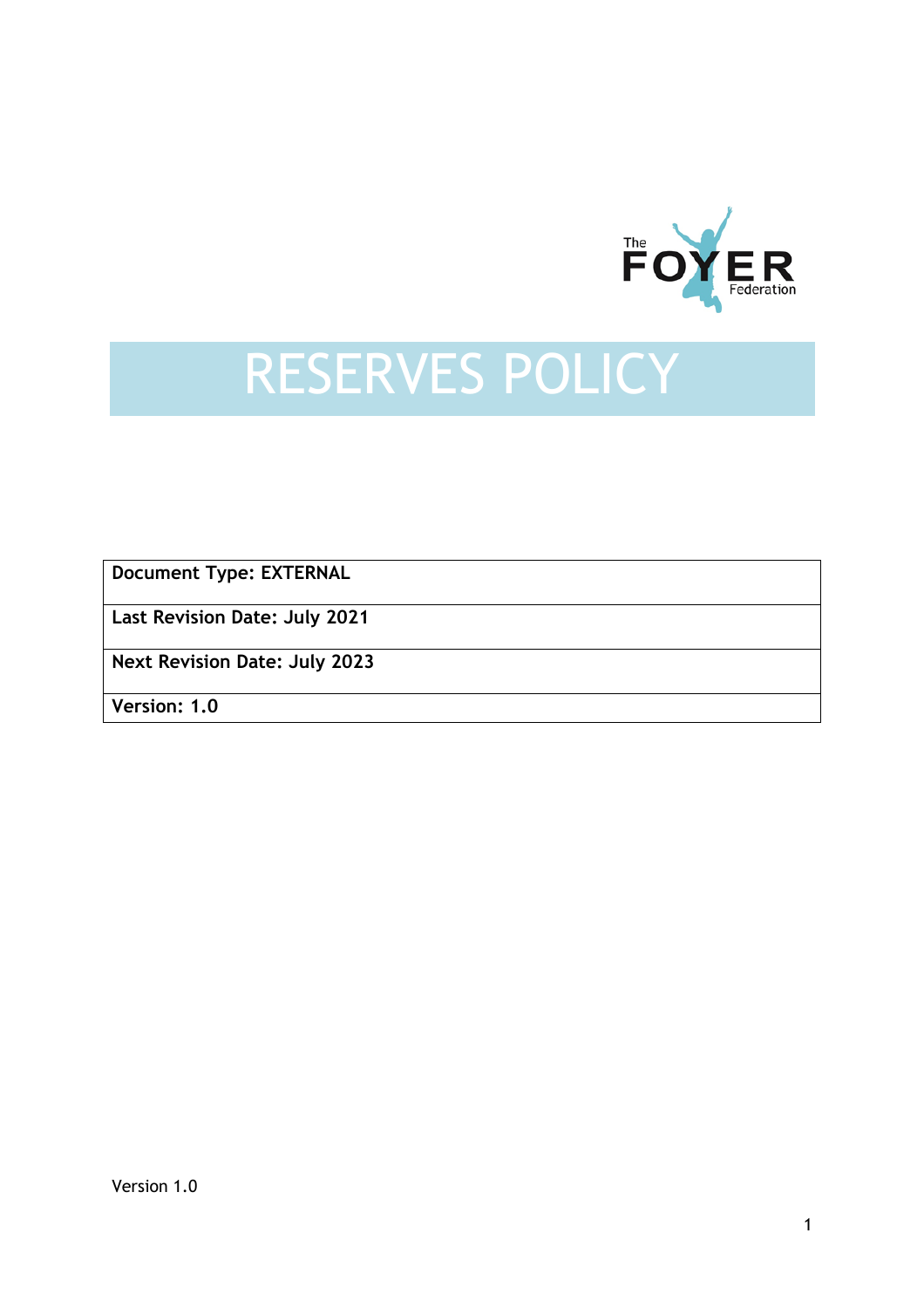The Charities SORP requires a statement of a charity's reserves policy within its annual report. This policy sets out Foyer Federation's position on the right level and purpose of holding unrestricted funds to spend on delivering our charitable purpose. This position excludes restricted income. It also excludes tangible fixed assets.

As part of financial management and forward planning, we do not wish to hold levels of reserves which may tie up money unnecessarily, and limit the amount spent on the potential benefits we provide. We wish to strike a balance to protect our solvency and future activities.

We have established agreement amongst Trustees to hold three months' operating costs in reserve in addition the Trustees may choose to set aside designated funds for a specific project or purpose for the next financial year.

We have a risk management policy and process which enables trustees to monitor financial risk to the organisation in relation to achieving our strategic plan and operating our core offer to members and young people. Bi-monthly finance committee meetings and at least four board meetings a year provide opportunity to scrutinise risk.

The strategic plan contains activities that cannot be met from a single year's funding, and we are developing an income generation strategy to ensure funds are there to deliver the plan. We are also alert to the possibility of unexpected risks to the charity which are monitored through the risk register.

It is the intention of Trustees to build reserves from unrestricted income. Trustees believe this to be prudent and necessary for a number of purposes:

- a. To enable the organisation to continue to operate while finalising future income streams;
- b. To support innovative projects which need a period of testing and development and whose outcome may support future funding bids;
- c. To support the strategic direction of the charity and, where necessary, to underwrite the costs of strategic change;
- d. To cover support costs and unplanned expenditure in periods when these are not covered by generated income.
- e. To give trustees time to take appropriate action if income falls below expectations;
- f. To fund short-term deficits in a cash budget ie before a funding grant is received

## **Target amount**

The target amount will vary based on the expenditure of the charity in any given year with our target figure relating to 3 months of operating costs.

We define operating costs as:

A quarter (ie 3 months) of the total budgeted expenditure for the coming year eg for the year 2021/22 the agreed expenditure within the budget was 293k and therefore the target reserves for March 22 would be 73k

Version 1.0